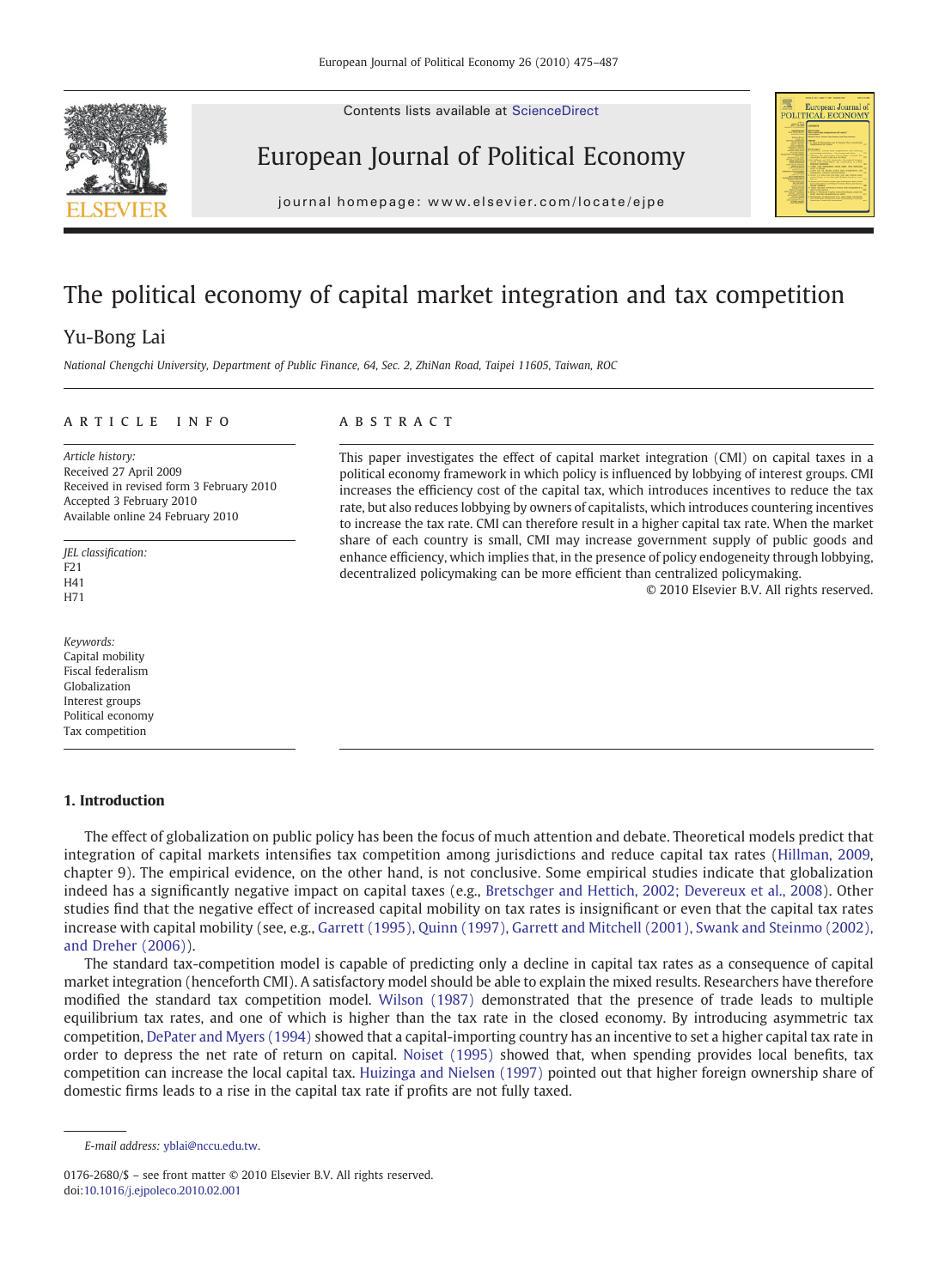I investigate the effect of CMI on the capital taxes in a political economy framework.1 [Persson and Tabellini \(1992\), Lockwood](#page--1-0) [and Makris \(2006\), and Hau](#page--1-0)fler et al. (2008) have looked at the effect of CMI through voting. It seems unlikely that decisions about tax rates are made by voting. Rather we should investigate the role of interest groups. Haufl[er \(1997\) and Lorz \(1998\)](#page--1-0) have considered the influence of interest groups but in settings that differ from mine. Differences between these latter papers and the present paper are described in [Section 3.3.](#page--1-0)

My endogenous policy model builds on [Zodrow and Mieszkowski \(1986\),](#page--1-0) who described several identical countries. Each government imposes a tax on capital according to the source principle and uses tax revenue to finance a public consumption good. There are two types of residents, capitalists and workers, in a country. CMI increases capital mobility, which increases the efficiency cost of capital taxes and leads policymakers to lower capital tax rates. When policymakers are subject to political influence, CMI can either increase or reduce capital tax rates. When the economy is closed, capitalists bear the entire capital tax burden. Capitalists have an incentive to lobby for a lower capital tax rate. They gain from an increase in private consumption, which outweighs their loss from a decline in the public consumption. When the economy is open, a part of the tax burden is shifted to the workers. Since the capitalists do not bear the entire tax burden, their gains from lobbying to reduce the capital tax rate are reduced as a result of CMI. If tax competition among governments is sufficiently intense, most of the capital tax burden is shifted to the workers, and thus capitalists may even lobby for a higher tax rate. This effect through political endogenous policy has not been considered. I show how the political effect can reverse conventional conclusions.

A well-known conclusion is that tax competition results in sub-optimal supply of public goods. I show that interest groups can either enhance or reduce efficiency, depending on the extent of the tax competition. If tax competition is intense, capitalists bear a small proportion of the capital tax burden, and so they will lobby for a higher capital tax rate to benefit from a larger supply of the public good. Lobbying thus mitigates the under-provision of public goods, or even leads to overprovision. If tax competition is mild, capitalists' lobbying results in a lower tax rate, and thus aggravates the problem of under-provision of public goods.

The above conclusion is related to another result of the standard tax competition model, that is, that an increase in intensity of tax competition lowers supply of public goods and increases the inefficiency of tax competition ([Hoyt, 1991\)](#page--1-0). I show that, in the presence of lobbying, the opposite may occur, again because of capitalists' lobbying incentives.

A centralized government eliminates capital mobility. The equilibrium policy in the closed economy can be interpreted as that under centralized policymaking. Similarly, the equilibrium policy in the open economy can be interpreted as that under decentralized policymaking. It has been argued that the inefficiency of tax competition stems from decentralized policymaking and that a remedy for the inefficiency of tax competition is to centralize policymaking or to coordinate policy among countries. The findings of this paper, however, show that in the presence of lobbying, centralized policymaking is not necessarily more efficient than decentralized policymaking.<sup>2</sup>

Section 2 introduces the model underlying the analysis. [Section 3](#page--1-0) discusses the political effect of CMI and explains why CMI may increase capital tax rates. I turn to the effect of lobbying on tax competition in [Section 4](#page--1-0) and show how lobbying can reverse conclusions of the standard tax competition model. [Section 5](#page--1-0) extends the basic model to incorporate lobbying by workers and endogenous labor supply. Concluding remarks are in [Section 6](#page--1-0).

#### 2. The model

In this section we construct a simple model close to the setting of [Zodrow and Mieszkowski \(1986\).](#page--1-0) There are M identical countries. Given symmetry, subscripts denoting countries are omitted. Each country has two types of residents: capitalists and workers. Residents of the same type are homogeneous. Workers are endowed with 1 unit of labor time and inelastically supply labor to firms as an input and receive the wage w. To demonstrate this point as clearly as possible, we assume that workers do not have to pay taxes on labor income in the basic model.<sup>3</sup> Each capitalist is endowed with  $\overline{k}$  units of capital. Each country contains a perfectly competitive industry, which is composed of a large number of identical firms. The firms transform labor and capital into a consumption good by a constantreturns technology. The labor input is internationally immobile, whereas the capital input may or may not be internationally mobile.

There are  $n<sup>k</sup>$  capitalists in each country. The utility function of a representative capitalist is<sup>4</sup>

$$
u^k = y^k + \gamma^k H(z) \tag{1}
$$

where  $y^k$  is the level of the private consumption good, z denotes supply of a public good, and  $y^k$  measures the capitalists' relative preference for z. The function H has the properties that H′>0 and H″<0 for all non-negative z and also  $\lim_{z\to 0}H'(z)=\infty$ . The public good is financed by capital-tax revenue. An individual capitalist's private budget constraint is given by  $y^k = r\overline{k}$ , where r is the rate of return on capital.

<sup>&</sup>lt;sup>1</sup> The paper is therefore part of the literature on the political endogeneity of policy. For early studies, see for example [Hillman \(1982, 1989\), Hillman and](#page--1-0) [Ursprung \(1988\), Grossman and Helpman \(2002\).](#page--1-0)

 $^2$  Several papers have demonstrated situations in which centralized policymaking may be less efficient than the decentralized policymaking, including [Brennan](#page--1-0) [and Buchanan \(1980\), Kehoe \(1989\), Edwards and Keen \(1996\), and Bordignon et al. \(2008\).](#page--1-0) Their settings and reasoning are different from those in this paper. <sup>3</sup> We consider endogenous labor supply and a tax on labor income in Section 5.

<sup>4</sup> A similar specification can be found in [Lockwood and Makris \(2006\)](#page--1-0).